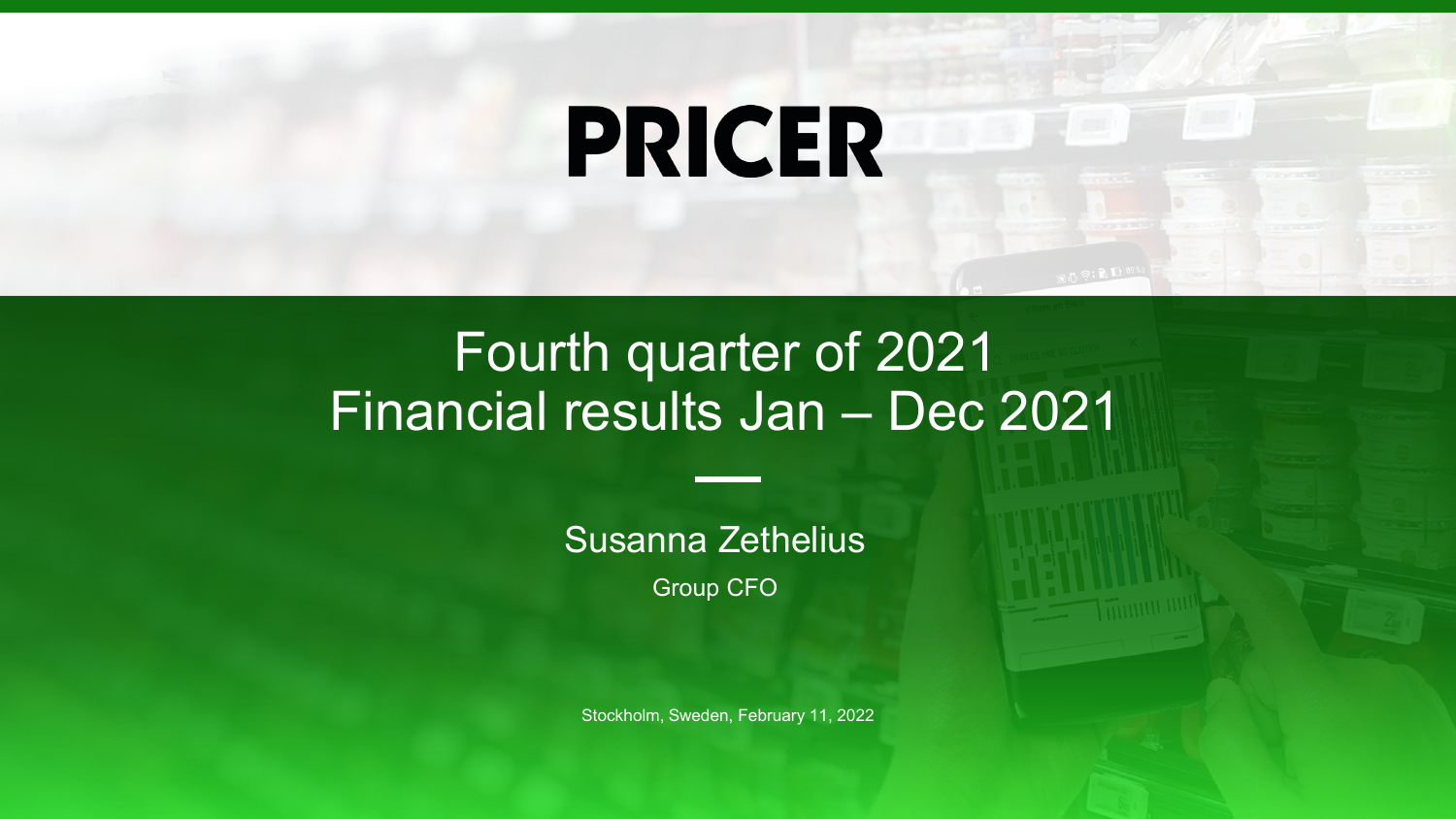#### Market trends

E-Commerce continues to grow; many different fulfilment methods being explored

Brick & mortar retailers working hard to attract shoppers back into the stores

**3**

**2**

**1**

Need for more data and analytics to provide actionable insights for improved shopping experience

**4**

Shortage of labor and labor costs going up; accelerating need for automation

**5**

Sustainability: waste reduction, local sourcing



**In-store digitalization is critical to driving profitability and consumer loyalty**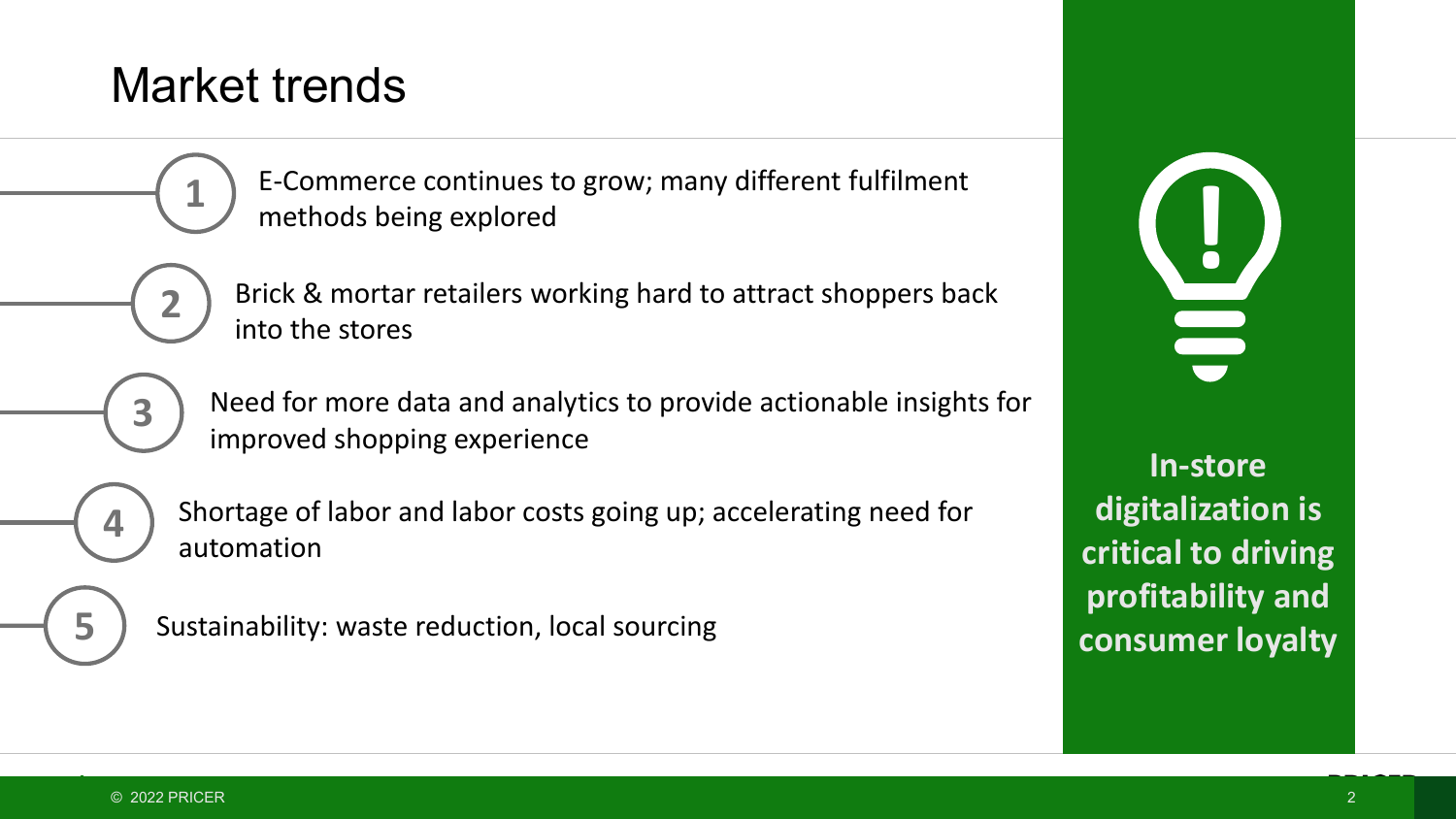### Pricer's Smart Retail Solutions

**If all the system in the industry, and high performing ESL system in the industry, and interaction at shelf edge** enables real-time communication and interaction at shelf edge

Broadened revenue streams with increasing recurring revenues from cloud- and software-based subscriptions

Shelf vision solution in pilot phase; addresses retailers' need for data and insights to enhance the in-store shopping experience

**4**

**1**

**2**

**3**

Pricer Plaza enables integration and communication with other instore systems and solutions

**5**

Digital labels to support efficient execution of actionable insights to drive customer satisfaction and loyalty

**Increased system utilization as retailers are adopting new use-cases**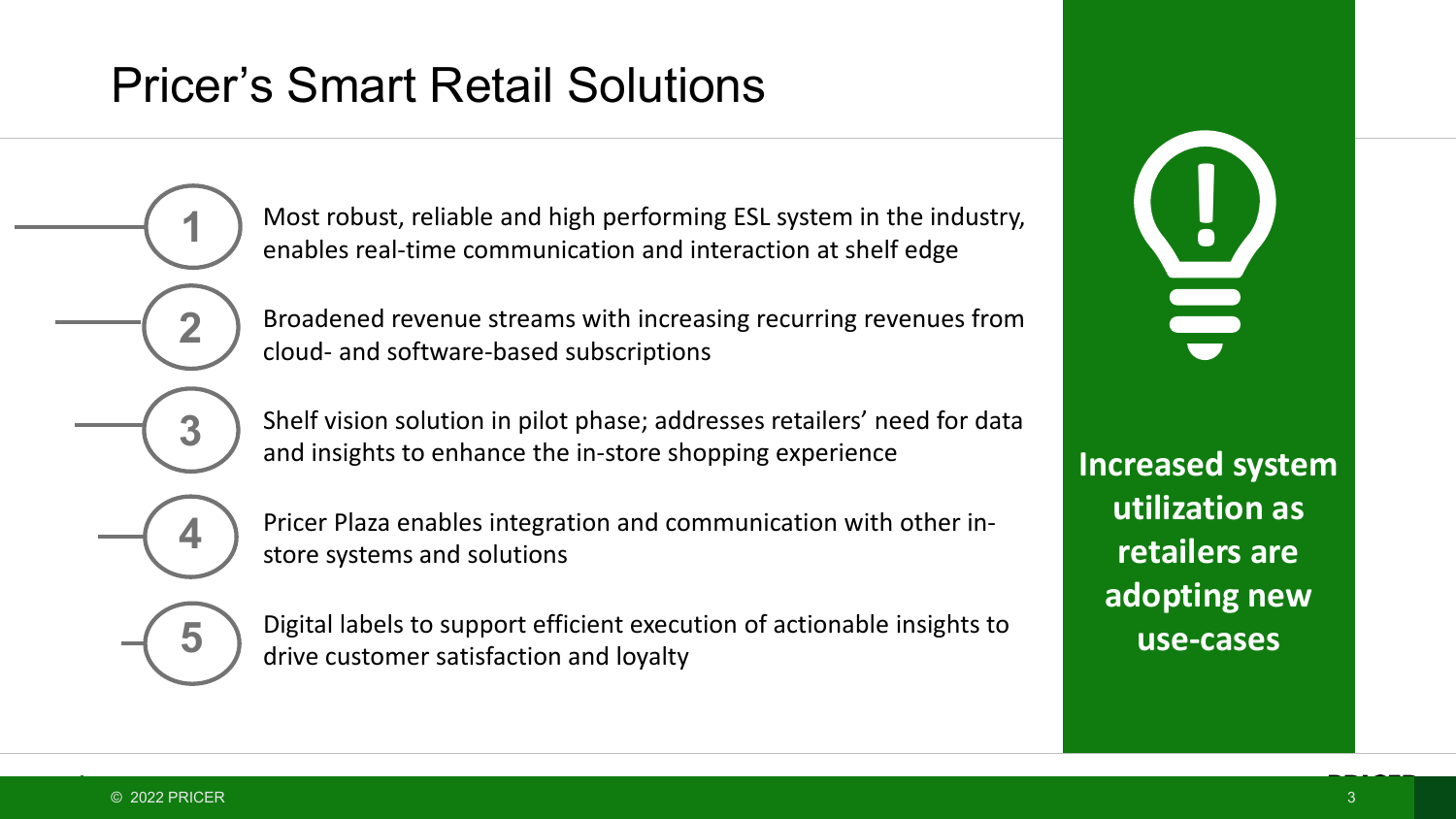## **PRICER**

Founded in 1991 – listed on Nasdaq Stockholm since 1996

Headquartered in Stockholm, Sweden



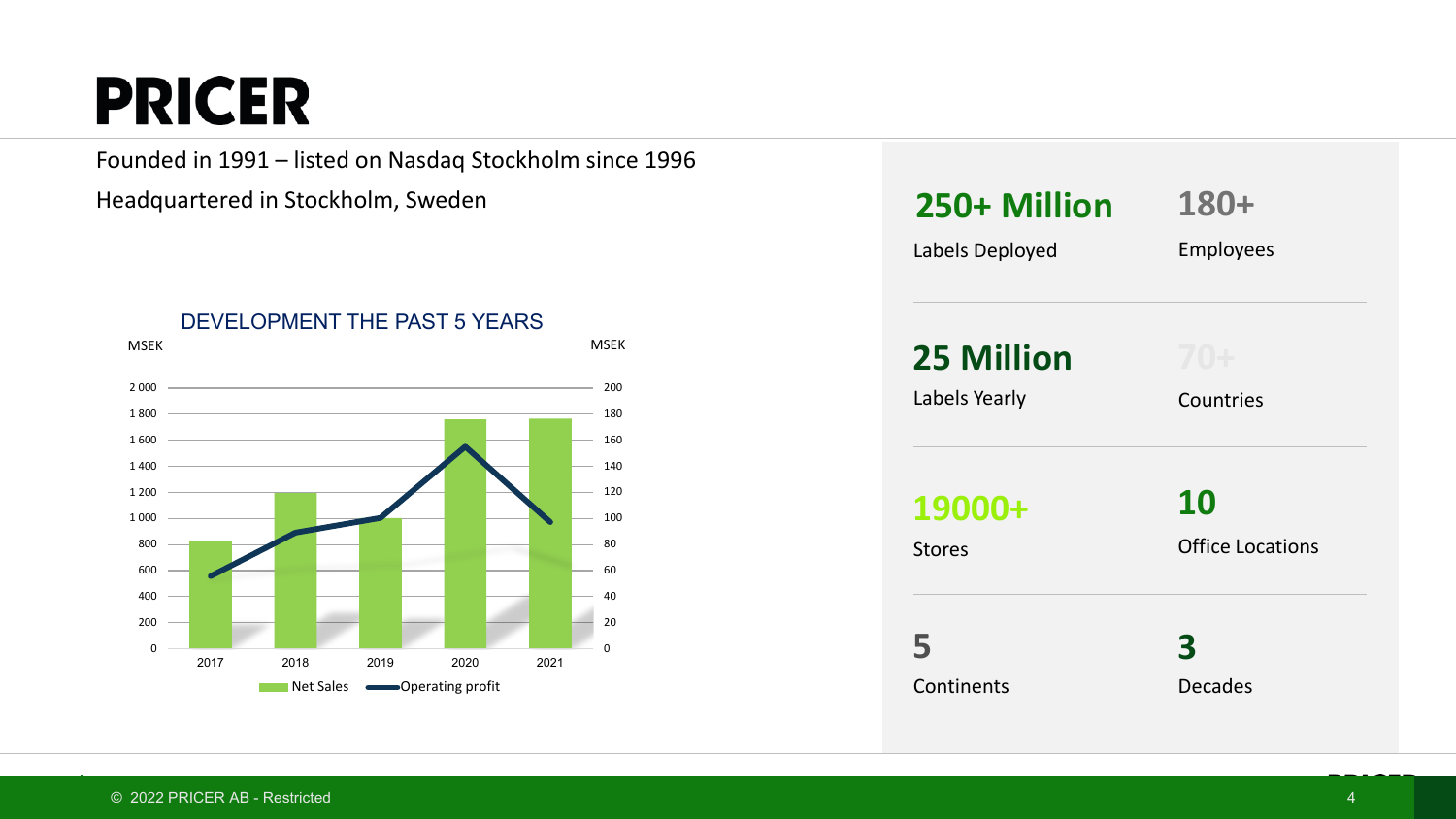### January – December 2021

• **Stable net sales and order intake but pressured operating margin**

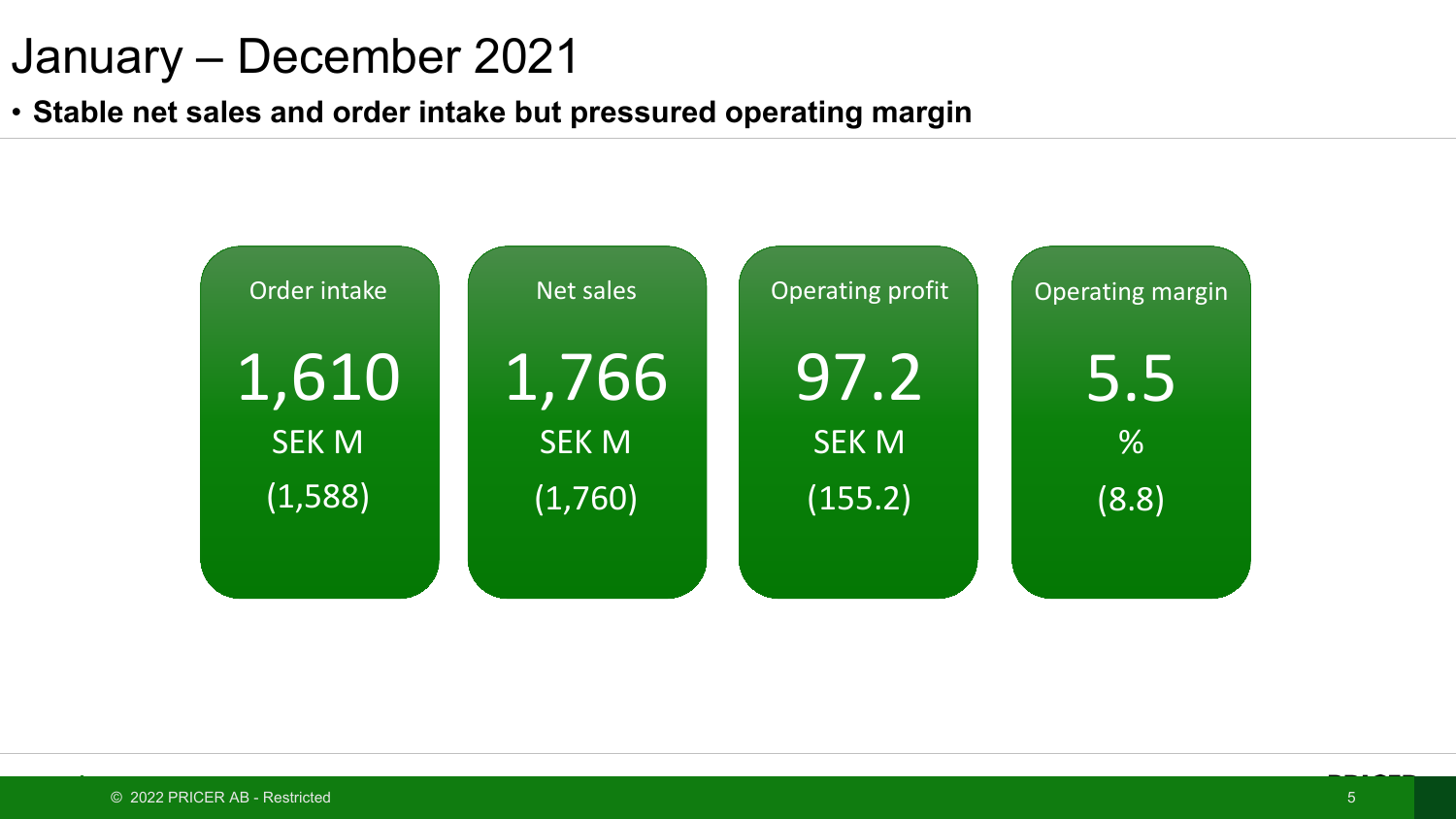### January – December 2021

• **Continued growth in EMEA and APAC regions**